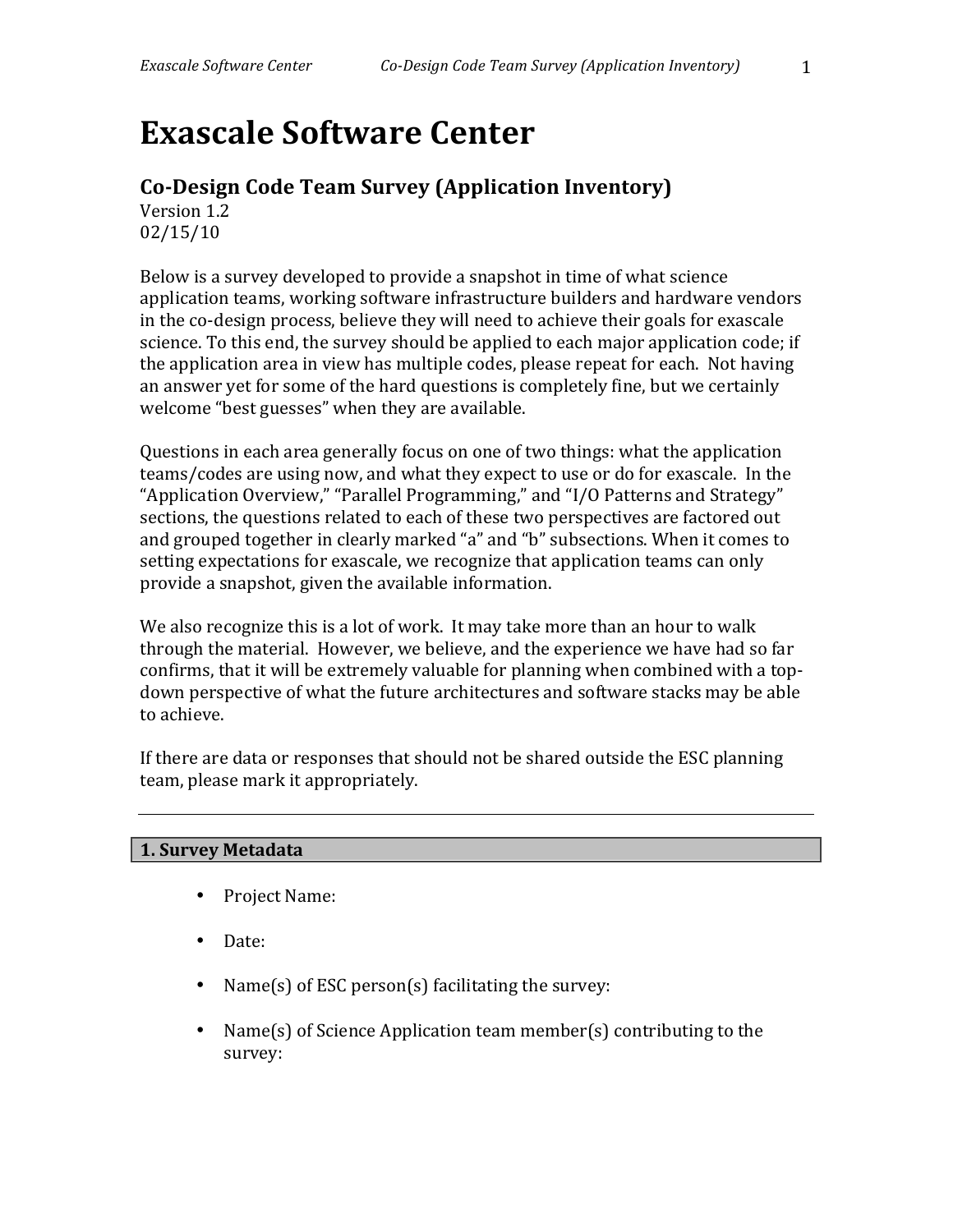## **2a.** Application overview: Current

- *Science Goals*: What are the main goals of scientific research agenda that inform this application?
- *Sponsors*: Who are the major sponsors?
- *Application function*: In brief, what does the application do?
- *History*: In brief, what is the history of this project?
- *Platforms*: What platforms/architectures does the code currently run on?
- *Science application team*: What are the main characteristics, with respect to overall workflow, of this application's research team/community, e.g. size, geographic distribution, data providers, result interpreters, etc.
- *Size of code*: What would be a rough estimate of current size of code base and languages currently used (e.g. Fortran90, C,  $C_{++}$ , Python, etc.)?
- *Computational method*: What computational methods are used today? (E.g. structured grid, n-body, graph, dense matrix, sparse matrix, Monte Carlo, spectral, etc.)
- *Future application goals*: What are your general application goals for 3, 5, and7 years from today?
- *Application pain points:* What are your top current pains?
- Mechanics for collaboration:
	- $\circ$  Briefly, what is your software development, testing, and release tools/methodology
	- $\circ$  How can other software developers get a copy of the code? (e.g. licensing, etc.)
	- $\circ$  Does the project currently maintain a "compact" version with standard input and outputs for testing and benchmarking? Is that part of your exascale plan?

# **2b. Application overview: Expectations/conjectures for exascale**

• *Science Goals*: What science breakthroughs do you expect when your application is scaled to exascale systems?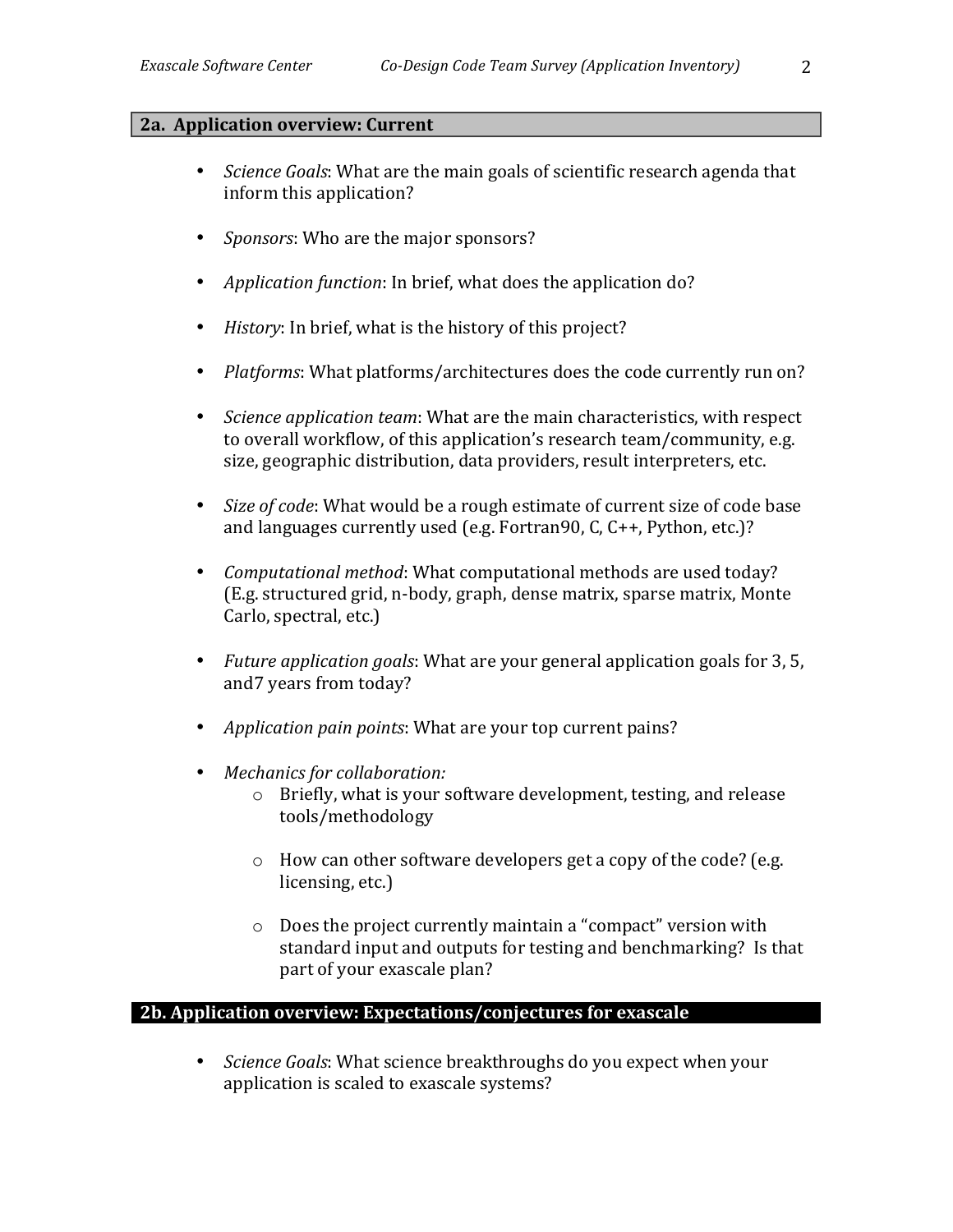- *Platforms*: What work are you doing, or planning to do for GPGPUs? (e.g.: OpenCL, CUDA, Compiler technology)
- *Science application team*: What, if any, changes in the science application team/community are expected on the way to exascale (e.g. new data sources coming on-line, etc.)
- *Computational method*: What are your expected changes in computational methods for Exascale science?
- *Application pain points*: What do you expect your top pains to be for exascale?

# **3a. Parallel Programming: Current**

- *Expression of parallelism*: How is parallelism currently expressed? (MPI) everywhere, MPI + OpenMP, Pthreads, Global Arrays, Language (X10, UPC, Chapel, etc.), etc.)
- *Exposure of parallelism*: Do most developers/users see the constructs for parallelism, or are they largely hidden in a framework/library? If so, please explain.
- *Data communication mechanisms*: How does the code pass data between address spaces (nodes) (e.g.: MPI, UPC, shmem put/get, GlobalArrays, custom)? Do you use MPI-2 RMA?
- *Load balancing*: How is your code load balanced? Do you rebalance work dynamically during execution?
- *Memory requirements*: What are the current memory requirements of your application, including size, bandwidth, scaling, duplication, writeonce, and usage patterns?
- Library requirements: What libraries do you currently link with (e.g. PETSc, scalapack, FFTW, Trilinos, Hypre, Plasma, etc)? What are your future plans?
- *Coupled codes: Do you currently use coupled codes?*
- Run-time software infrastructure: What run-time support and libraries does your application need on compute nodes (e.g.: user-level threads, pthreads, java, multiple processes, python, sockets, perl, etc.)?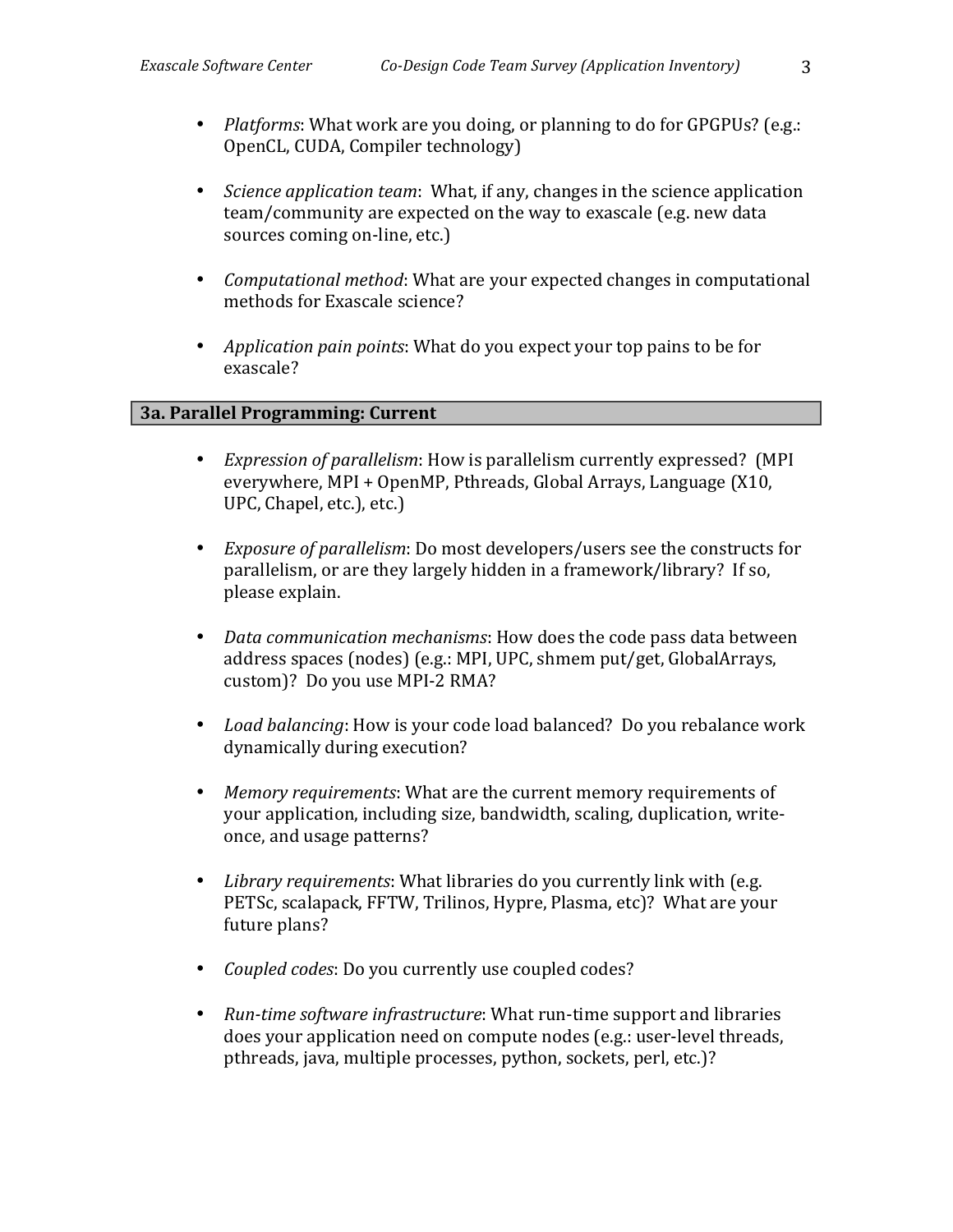- *Global data operations*: Do you use global operations/collectives? If so, which?
- *Data layout: Briefly, what are the key data structures and memory layout* for your computation?

#### 3b. Parallel Programming: Expectations/conjecture for exascale

- *Expression of parallelism*: How will parallelism likely be expressed for your exascale code?
- *Exposure to parallelism*: How do you expect the exposure of developers/users to the constructs for parallelism to change as the application moves toward exascale? For example, will more have to be hidden within libraries?
- *Data communication mechanisms:* What plans do you have, if any, for passing data between address spaces (nodes) on exascale systems?
- *Load balancing*: What changes in your approach to load balancing do you expect to have to make for exascale?
- *Memory requirements*: Given what we understand about the platform architecture "swim lanes" so far, what do you think your job size and pernode memory footprint would be for routine and heroic runs on the 2015 and 2018 systems? If this categorization isn't appropriate, please feel free to reformulate.
- *Library requirements*: Which libraries, if any, do your current plans assume will be available on future exascale platforms?
- *Coupled codes:* Are coupled codes in your roadmap? If so, please explain.
- *Exascale architecture opportunities*: What are your plans for exploring advanced architectural features (e.g. transactional memory, user-defined memory prefetch lists, SIMD, gather/scatter, etc.)?

# **4a.** I/O Patterns and Strategy: Current

- *Specifics of data usage:* 
	- $\circ$  How much data is typically needed as input to a run?
	- $\circ$  How is this data organized and selected?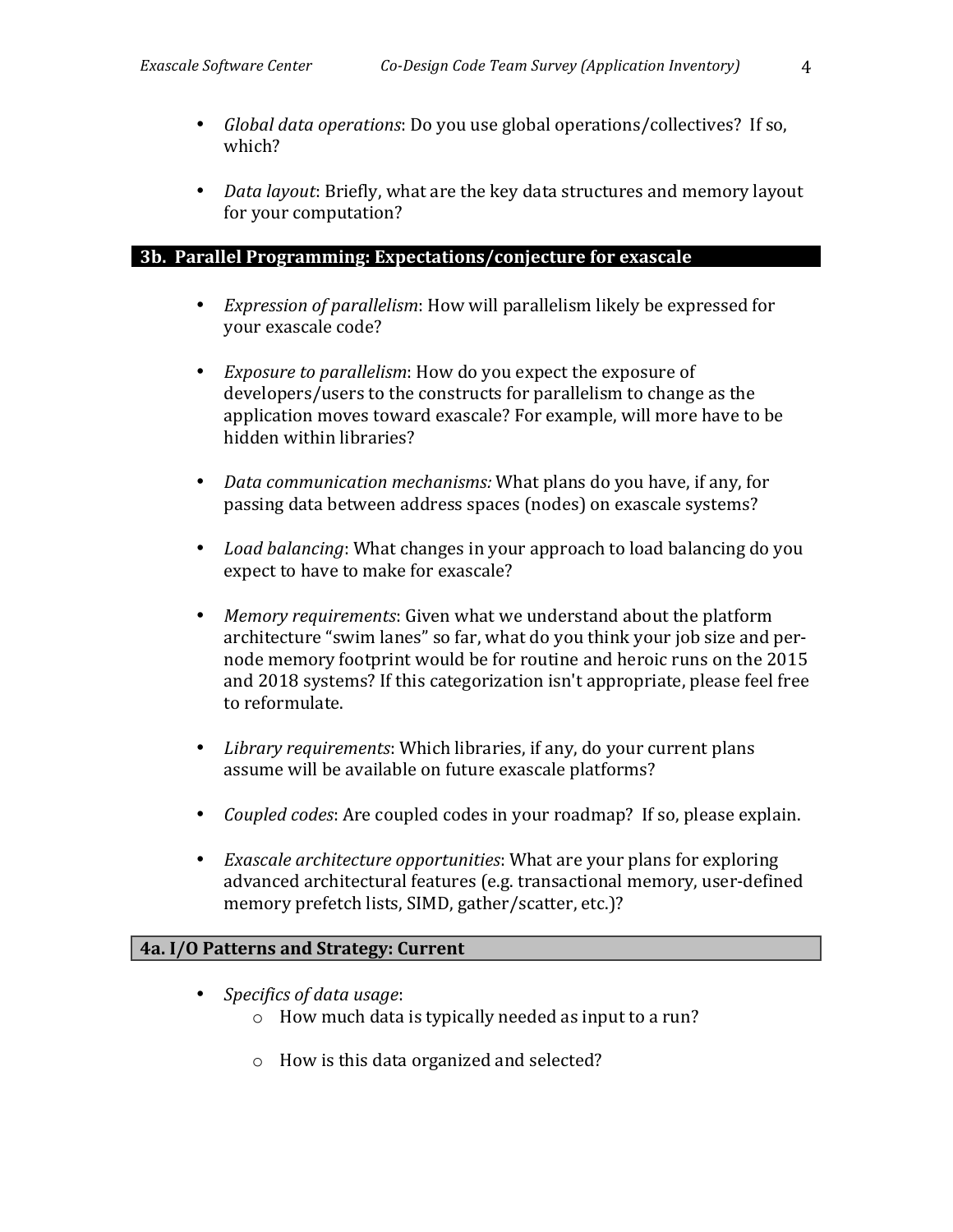- $\circ$  What other data needs occur at job startup? For example, do you count on dynamic loading of libraries? If so, how are these linked in (e.g., Python libraries)?
- *Strategy for fault tolerance:* 
	- $\circ$  Do you near term have plans for fault tolerance in your application that would eliminate the need for checkpointing?
	- $\circ$  If not, what fraction of the allocated memory do you expect to be needed for restart in the event of failure?
	- $\circ$  How do you see this fraction changing as systems scale?
- *Data I/O strategy:* 
	- $\circ$  What model best represents how your code treats data in memory: regular structured mesh, regular unstructured mesh, adaptive structured or unstructured, objects, something else?
	- $\circ$  Do you use libraries for storing application data, or do you write directly to the file system? If you do use libraries, which ones?
	- $\circ$  Is there a plan to change I/O strategy in the near future? If so, will it involve using existing libraries or developing your own?
- *Data access pattern*: How many files per rank does your application access? Is it dependent on phase (e.g., an initial file, then checkpoints with intermediate results once every N checkpoints)?
- *Temporary file requirements:* Some applications are "pipelines", i.e. are composed out of several job launches that work sequentially to accomplish a task. If your application is a pipeline, does it produce intermediate temporary files that are written between the various stages of the pipeline? If there are temporary files, can you briefly describe these temporaries for us (size, lifetime, IO pattern)?
- *"Out-of core" requirements*: If your application does work "out-of-core" (i.e., reads back what it has previously written in the same run), are you contemplating continuing this approach in the future? How would your plans for this strategy change if the ratio of memory capacity to CPU changes radically?
- *I/O benchmarks requirements*: Do any benchmarks currently exist that are representative of your I/O patterns? Which one(s)? What parameters are relevant for the benchmarks?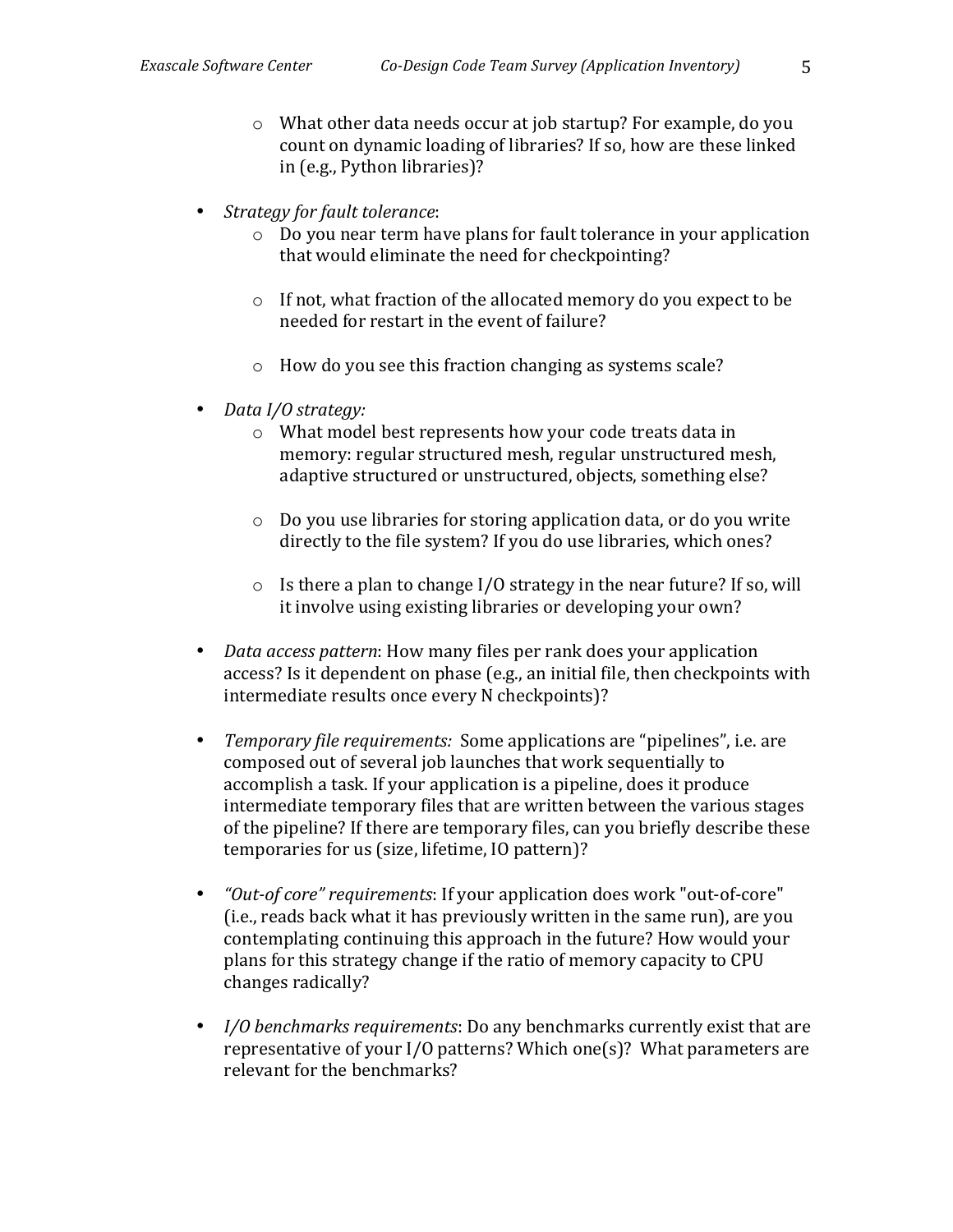- Analysis of data output:
	- $\circ$  How is data analyzed?
	- $\circ$  Is any analysis performed during runtime? If so, is analysis built into your application in some way?
	- $\circ$  To what degree is your analysis performed using parallel tools?

# 4b. I/O Patterns and Strategy: Expectations/conjecture for exascale

- *Strategy for fault tolerance*: One general concern about Exascale systems is the overhead inherent in global synchronization, such as synchronized checkpointing. To what degree do you see your application moving away from this kind of synchronization in the 2015, 2018 time frame?
- *Analysis of data output*: Given the amount of data you expect your application be generating in the 2015 and 2018 time frames, please answer the following:
	- $\circ$  What fraction of the allocated memory will be needed to perform analysis?
	- o How often would you need to capture data?
	- $\circ$  How much total data would be generated in a routine or heroic run?"
	- $\circ$  If the amount of data needed is different between testing and science runs, why are the two cases different?

# **5. Data Analysis and Visualization: Current and Expectations/conjectures for exascale**

- *Data exploration/analysis tools*: How do users currently explore/analyze the data generated? What tools are used? Who provides them?
- *Visualization workflow*: How would you describe your visualization workflow, if any?
- *Data exploration/analysis at exascale*: What do you expect the main data visualization and analysis problems to be at exascale? How do you plan to address them?

# **6.** Performance: Current and Expectations/conjectures for exascale

• Performance tools: